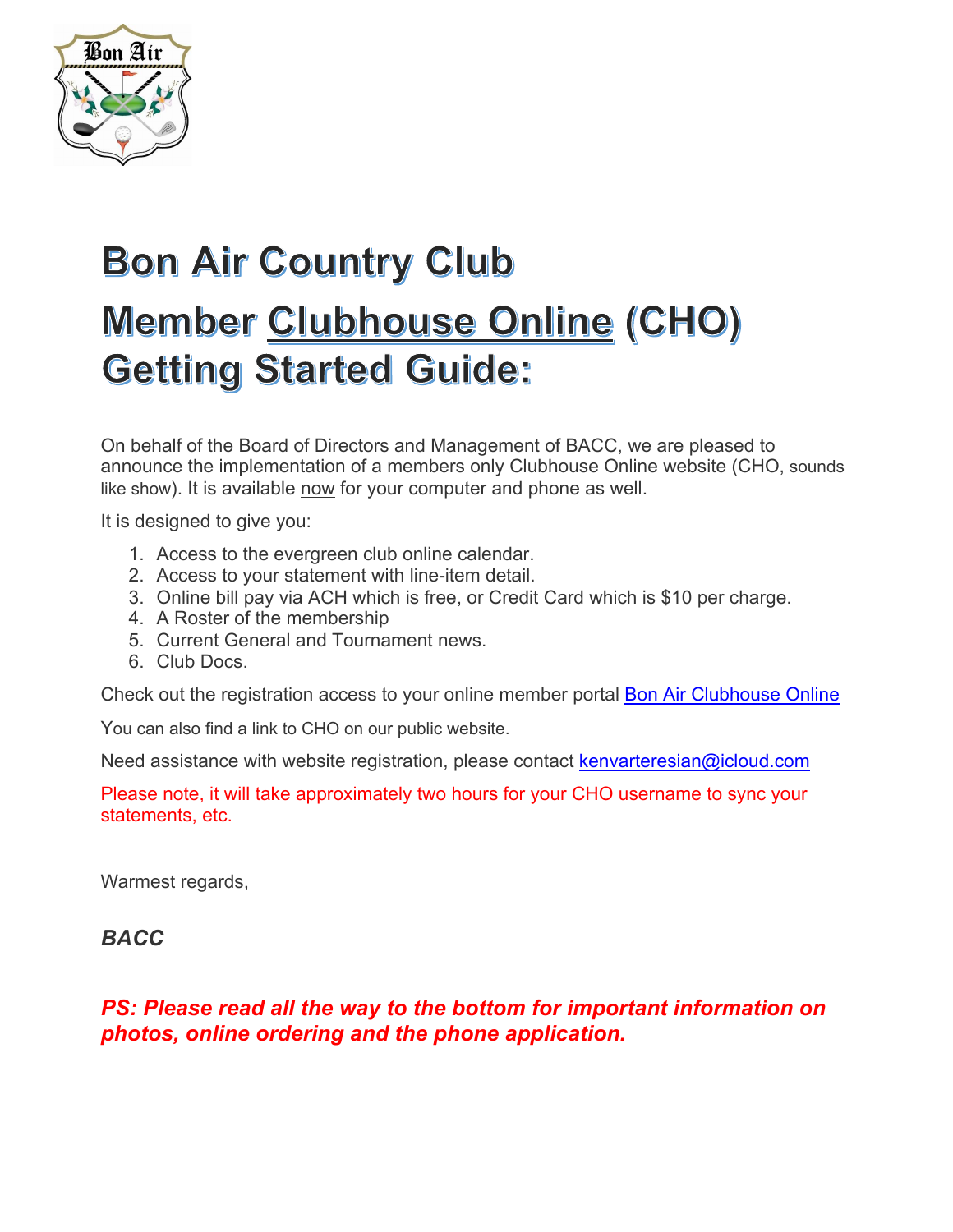# Website Registration and Login Process

If you need help registering for our website, you can find step-by-step instructions below.

The new website Bon Air Clubhouse Online will allow you to:

- **View your Member Statement with Chit detail available**
	- o **Pro-Shop Credit coming soon**
- **Pay your bill by automated check or credit card\***
	- o **Click "Pay Now" for options**
	- o **Contact Accounting for questions**
		- ! **This goes right to Lonnie, please use in the future**
- **Look up other members**
	- o **Create your Buddie groups**
- **See the online calendar,** it is fully populated for the year!
	- o **Working on registering right from the Calendar & Golf Genius, please stand by for updates.**
- **More will follow**

\*Please note that there is a flat \$10 fee for each credit card payment processed for bill pay. BACC is absorbing the \$.55 check processing fee in lieu of stopping paper statements and a large part of the credit card processing fee.

Navigate to your club's login page by clicking on the **Member Login** link/button here in this document or on the Bon Air public website in the Members section.

Accessing the members only area requires logging in. If this is your first time logging in, you must first activate your account by registering for the website. To do so please follow steps 1 to 4 below.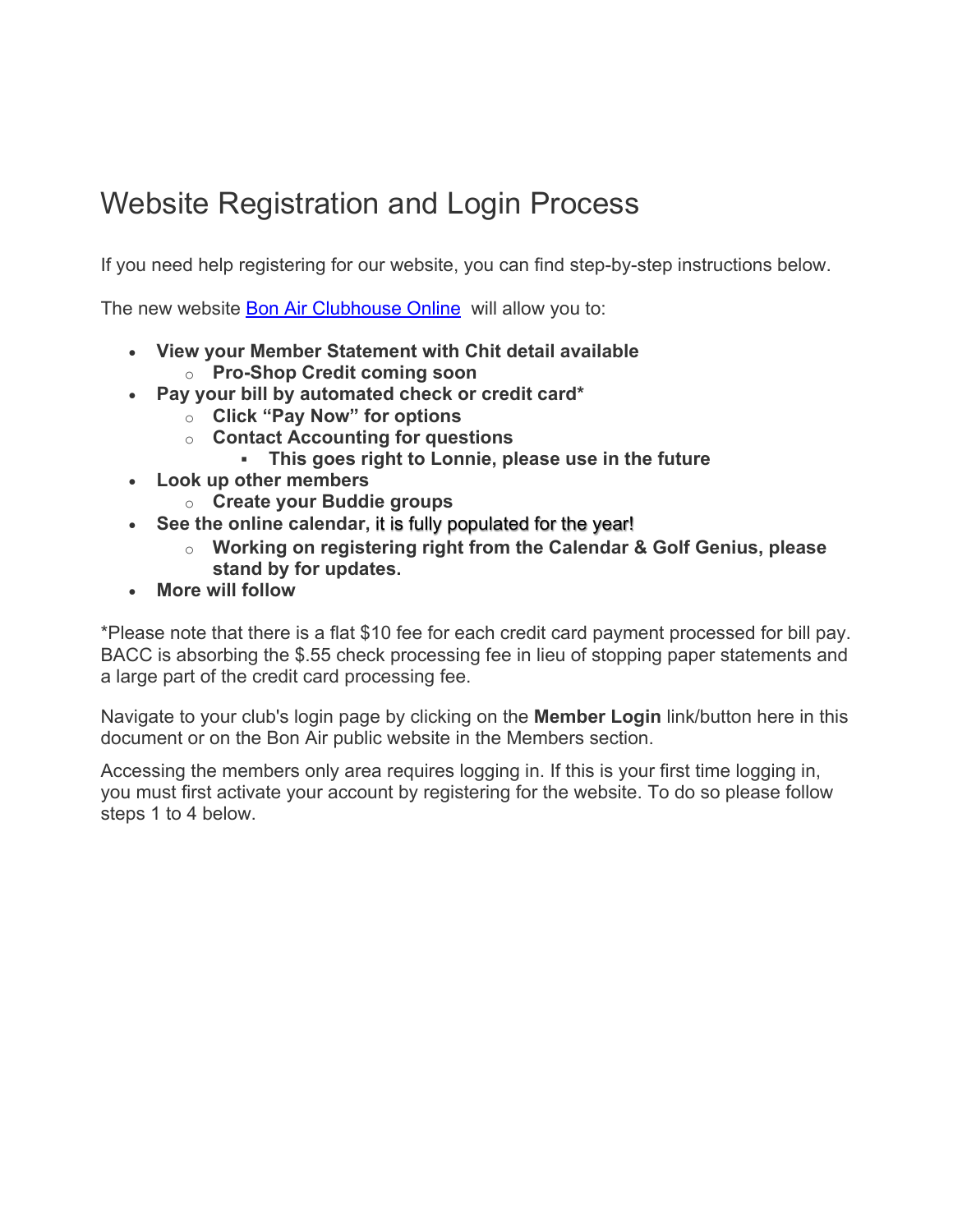### **1. Member Registration**

To register your account, click **Member Registration** from the login page.

| Reset password |
|----------------|
|                |
|                |
|                |

### **2. Validation**

Enter your **Member Number\*, First Name** and **Last Name** exactly as they appear on your last paper statement.

**\*Member numbers are four digits all numeric. So, if your member # is 9 your number is 0009. If you are a spouse your member number should have an "A" added. Dependents are "B" "C" and so on.**

The system will then validate whether the information entered is correct.

# Member Validation Member Number First Name Last Name Validate Cancel

Please note that if you are a primary member (your name is on the statement) you have to grant your spouse and/or dependents the ability to view your statement online!

**For Swim/Social members you must put in the exact FIRST NAME information as it is on your statement. For many of you have two first names in your account. We will be splitting your account into a family account grouping here in the future.**

**For Corporate Members, you must do the same. We may need to review how you pay your bill so please contact Lonnie when the time comes.**

Everyone can hide their email and phone if they want to.

**Note**: If the information entered does not exactly match that which is present in our files, you will be unable to register. If you continue experiencing issues, please visit us in the ballroom or contact Ken for assistance.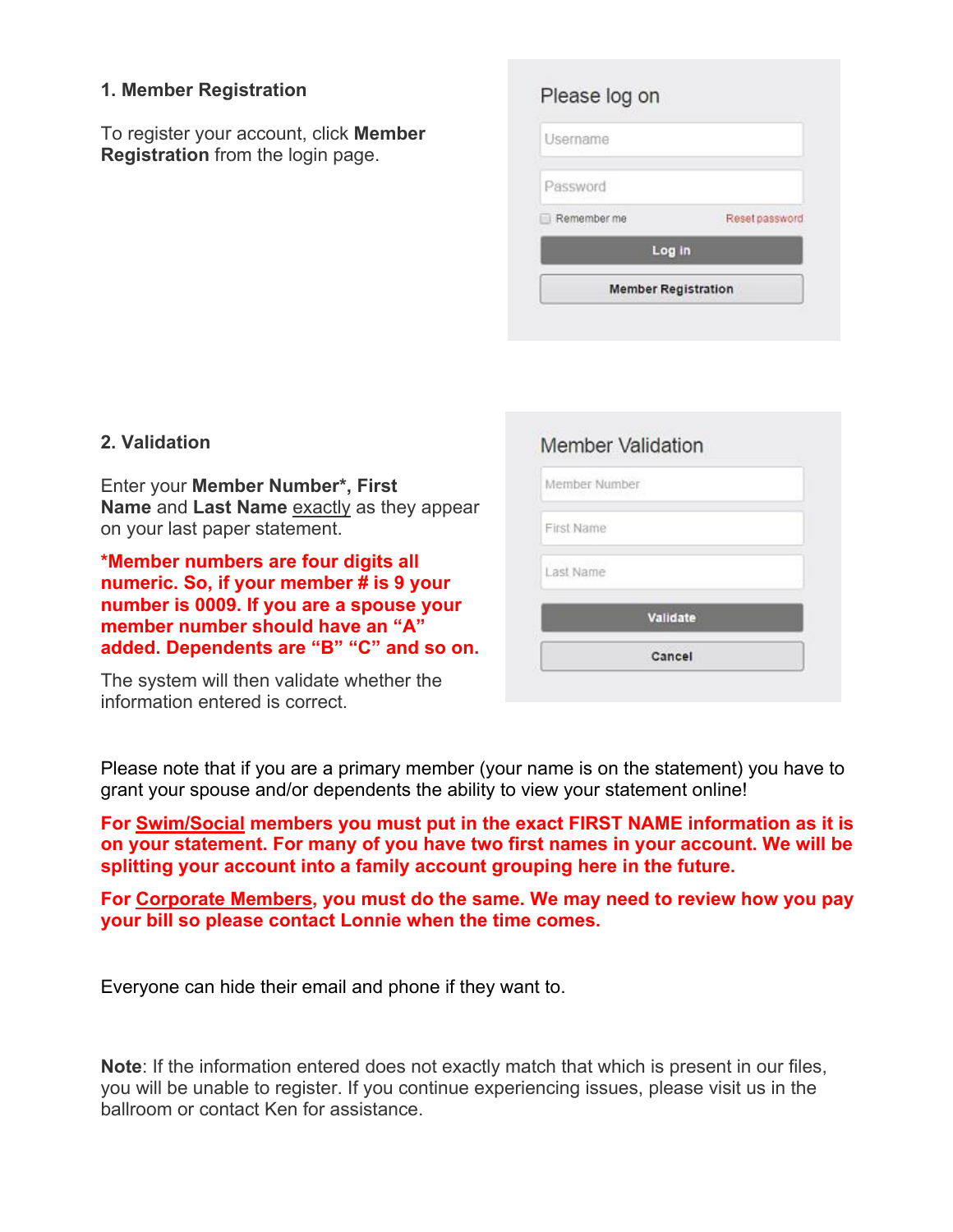### **3. Setup Username and Password**

Once your information has been validated, you will be taken to the Member Registration page to set your username, password and email address. Usernames are not case sensitive, however, passwords are.

In the event the password is forgotten, please select one of your e-mail addresses from the drop-down to associate with your user account. If there are no emails available in the drop-down menu, enter in your desired email address.

Once all fields are filled out, click **Create User** to complete the registration process.

| <b>Member Registration</b> |  |
|----------------------------|--|
| Username                   |  |
| Password                   |  |
| Confirm Password           |  |
| Email                      |  |
| Home: MyEmail@email.com    |  |
| <b>Create User</b>         |  |

Cancel

### **4. Email Confirmation**

Upon successful registration, an email message will be sent to the email address entered during the registration process.

### Login, Log Off & Forgot Password

### **Login to the Website:**

Navigate to the login page by clicking on the **Member Login** link/button. Enter the username and password you've created in the registration process. When finished, click **Log In**.

### **Log out of the Website:**

It is strongly recommended to logout of the website when you are finished. Once logged into the website, the **Member Login** button will change to your **name**; click on your name and in the drop down click **Log Out**. This button will end your session and return you back to the Website Home page.

### **Forgot Password:**

If at some point in the future you should forget your password, you can retrieve it by clicking on the **Forgot Password** link within the **Member Login** area. From there, you will be required to enter the email address or username you provided during the registration process and click **Reset Password**. An email will be sent to you including a link by which you can reset your password.